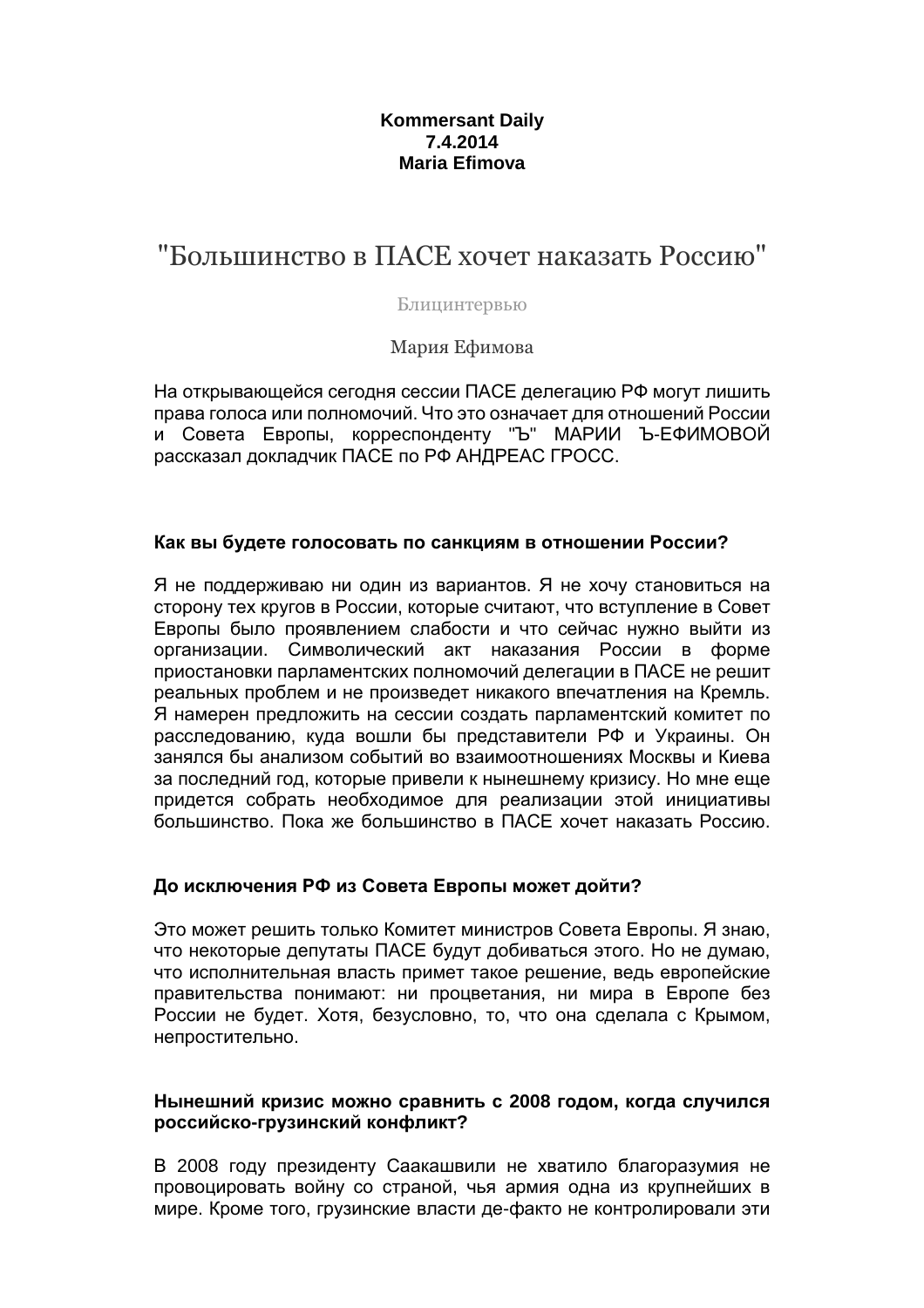части своей территории, в отличие от украинских властей, у которых был контроль над Крымом. В Южной Осетии русские были в опасности, по Крыму же нет достоверных доказательств, что русскоязычным там что-то угрожало.

## **Почему ПАСЕ заблокировала запрос РФ к Венецианской комиссии дать оценку легитимности нынешних властей Украины?**

Никакого запрета не было. Я обязательно предложу, чтобы наши комитеты и бюро ассамблеи попросили Венецианскую комиссию проделать эту работу. Согласно правилам, такой запрос не может исходить от одной России.

# **ПАСЕ планирует осудить действия правых радикалов на Украине?**

Уверен, мы это сделаем. Но это не оправдает действий РФ.

## **Что будет в вашем следующем докладе по России?**

Если ПАСЕ наложит санкции на российских парламентариев, я могу забыть о поездках в Россию и следующем мониторинговом докладе. Но то, что произошло,— нарушение правил и принципов Совета Европы, международных соглашений, которые Москва когда-то подписала. Я вижу множество вероятных причин, по которым российские власти решились на присоединение Крыма, но я не вижу этому никаких оправданий.

# **The text above is based on the following English version.**

Would you vote for removal of accreditation or for suspending the voting rights of our delegation?

No**.** 

Why?

I do not want to serve the interests of those in the Kremlin who think, that it was a mistake and an expression of weakness to join the Council of Europe 20 years ago and who look now for any pretext to leave it. Suspending parliamentary rights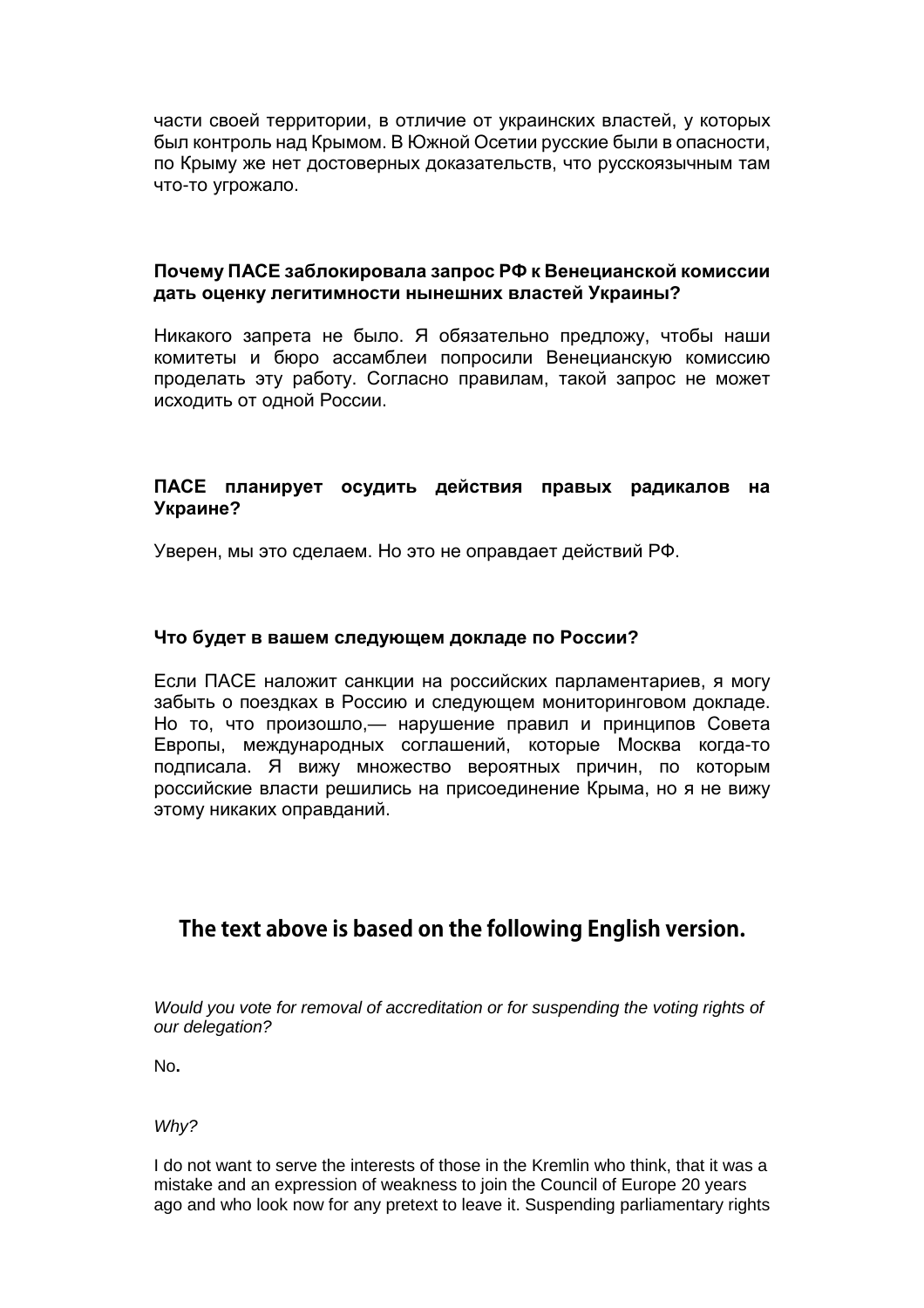of the Russian delegation would not help to improve anybody's life or policies but would just be a political surrogate. By this, I want to say that it would be a symbolic act of punishment but it would not change anything to the better and would not make any impression to Mr. Putin. My proposition will be to create a common parliamentary investigation committee, which puts together all the facts and actions between Russia and Kiev from August 2013 until the end of March 2014 and evaluate them. By doing so we can show to our Russian colleges what Russia could have done and how effectively it could have served it's interest by observing and respecting international law and the agreements that Russia has signed in the 1990's and how any non-respect for the the civilian innovations after the slaughters of the 2nd world war would harm Russia's interest in any way, especially in the Middle and eastern homeland. However, I am aware that I still have to find and work to get a majority behind my ideas and that those who want to punish the Russian Parliamentarians for what president Putin is responsible for might today have the majority within the PACE.

#### To your point of view, could the current crisis in the relations of Russia and Europe lead this time to depriving Russia of membership at the Council?

The Committee of Ministers (CoM) can only decide this, but some MP's will defend amendments, which ask the CoM to do so. I do not think that the CoM will decide this way. Because the majority of the European Governments are aware that you can only find peace and prosperity in Europe together and not against the Russian Government. What Putin has done with the Crimea is unforgivable. It is irresponsible today for anybody who replaces the rule of law by the rule of force. Small states know this perhaps better than the big ones, who like to put power before the law. But this would mean a regression of the civilian progress we need so much.

#### To which extent can we compare this crisis to the situation of the 2008 when two republics declared independence from Georgia?

This comparison does not help at all. First, it was an expression of the lack off wisdom of Mr. Sakachvilli to want to win against one of the biggest armies of the world and triggered a war with the Russian Federation. Second Georgia had never a real control over some parts of Georgia, like for instance the peninsula of Crimea. Abkhazia was for a long time de jure part of Georgia, but de facto, they did not control much there. We do need to encourage many colleagues to analyze the questions carefully, without any pressure. In Abkhazia Russian Nationally were threatened - in the Crimea nobody has any proofs published similar to these accusations.

#### As a co-rapporteur on Russia, do you plan to include your assessment of the events in Ukraine to your report?

I would like to, but I know, that when the PACE will decide any sanctions to fellow MP's I can forget to go to Moscow and to start to prepare the next monitoring report. Then the Russian authorities will obstruct any meeting with representatives of the CoE and will not help us to find any interlocutors and of the intellectuals. I am very much in doubt if the Monitoring of Russian will survive any sanctions. The humiliation of the 1990's was the reason for Putin to recreate a kind of new imperialism; now his lack of wisdom and his underestimation of the importance.